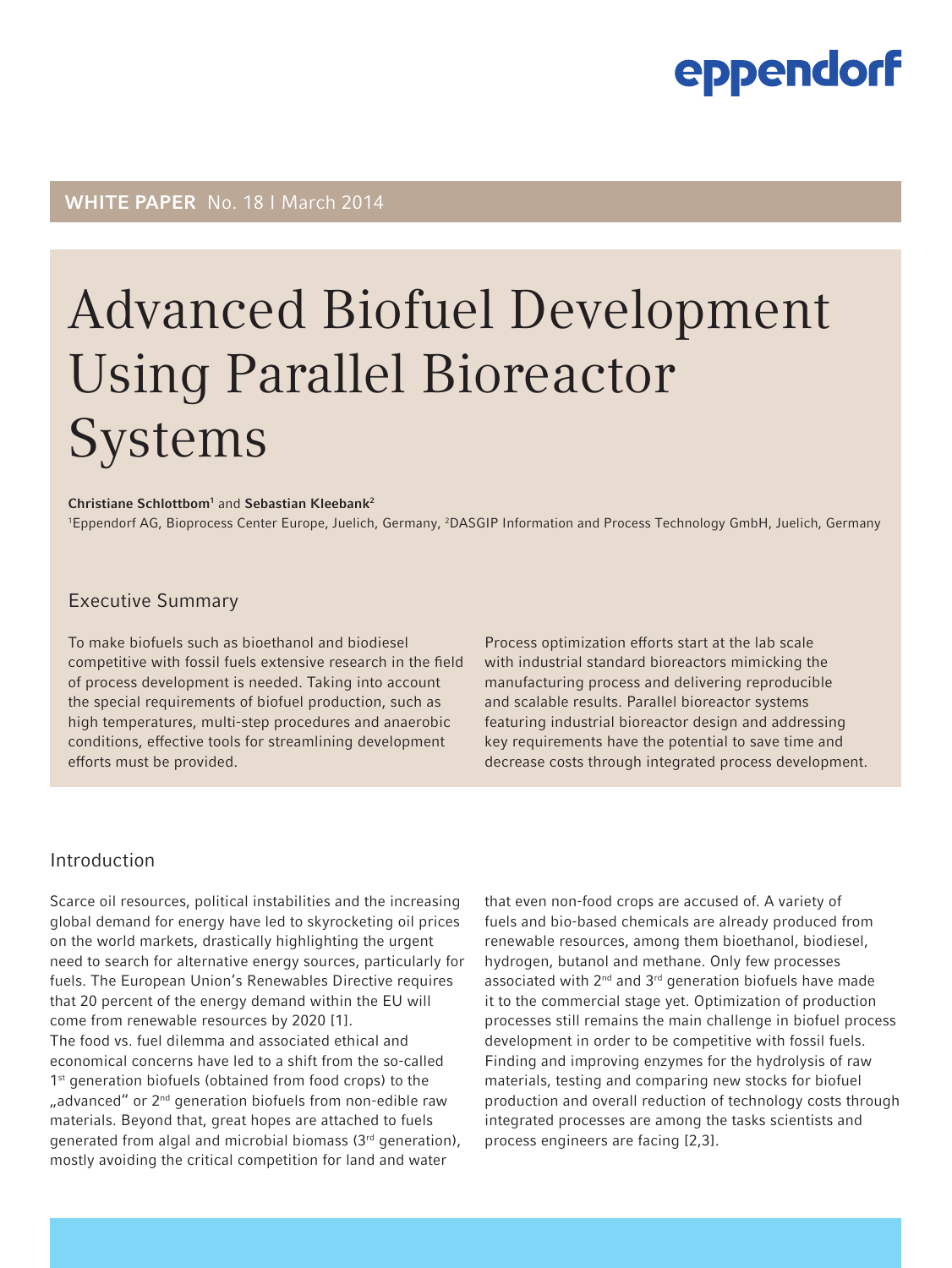#### WHITE PAPER | No. 18 | Page 2

Parallel operation of lab scale bioreactors and comprehensive software solutions for data and information management offer an effective means for process optimization reducing time and increasing cost-effectiveness for the manufacturing scale.

### Achieving high temperatures for pre-treatment of raw material

Raw materials, especially when talking about second generation biofuels, usually require a so-called pre-treatment as a first step: Enclosed polysaccharides such as cellulose, hemicellulose and pectin cannot be directly processed, but have to be cleaved to their mono- and disaccharide compounds. Although "pre-treatment" comprises a multitude of methods, many of them include chemical or physicochemical techniques requiring high temperatures. The Eppendorf DASGIP® Bioblock is a compact tool providing fast and individual temperature control in up to four bioreactors (fig. 1). Combined with the DASGIP TC4SC4 Module for Temperature and Agitation Control, it represents an integrated solution for accurate control of reaction temperatures up to 99 °C.

#### Multi-step procedures using intelligent software packages



Processes in 2<sup>nd</sup> generation biofuel research and production typically require multiple steps. The above mentioned pre-treatment is usually followed by a hydrolysis step



Figure 1: Temperature control with the DASGIP Bioblock. Four parallel DASGIP Bioblock Stirrer Vessels SR1000ODLS (with one cooling finger per vessel, 1.6 L working volume) were exposed to rapid temperature changes using the DASGIP Bioblock (temperature of cooling water: 4 °C; SP: setpoint, PV: process value).

during which the obtained mixture of different substrates is enzymatically broken down into mono- and disaccharides. After that the actual transformation of the raw material into biofuels, e.g. conversion to bioethanol through microorganisms such as *Saccharomyces cerevisiae*, takes place.

Integrating the different steps into one automated process will save valuable development time, thereby supporting a good business model. Bioprocess control software DASGIP Control enables the use of various process values and time stamps for the activation of pre-defined profiles. DOactivated substrate feed and triggered switch from aerobic to anaerobic fermentation, initiating ethanol production, are among the possible applications. Also, automated transfer of liquid to another vessel, where e.g. enzymes are added, can be implemented.

## Anaerobic fermentation

Multi-step processes in biofuels research and production often include a switch from aerobic (growth phase) to anaerobic cultivation (production phase). The DASGIP MX4/4(H) module provides accurate and individual gas mixing from  $N_{2}$ ,  $O_{2}$ ,  $CO_{2}$  and air in up to 4 laboratory scale bioreactors. If higher flow rates are required, the DASGIP MX4/1 model provides one vessel with up to 600 sL/h or 1200 sL/h (MX4/1H).

Figure 2: Pressure stability in DASGIP Bioreactors. DASGIP Bioblock Stirrer Vessels SR0700ODLS equipped with Bioprene® tubing were supplied with overpressure (~450 mbar). A pressure sensor was connected to the exhaust filter.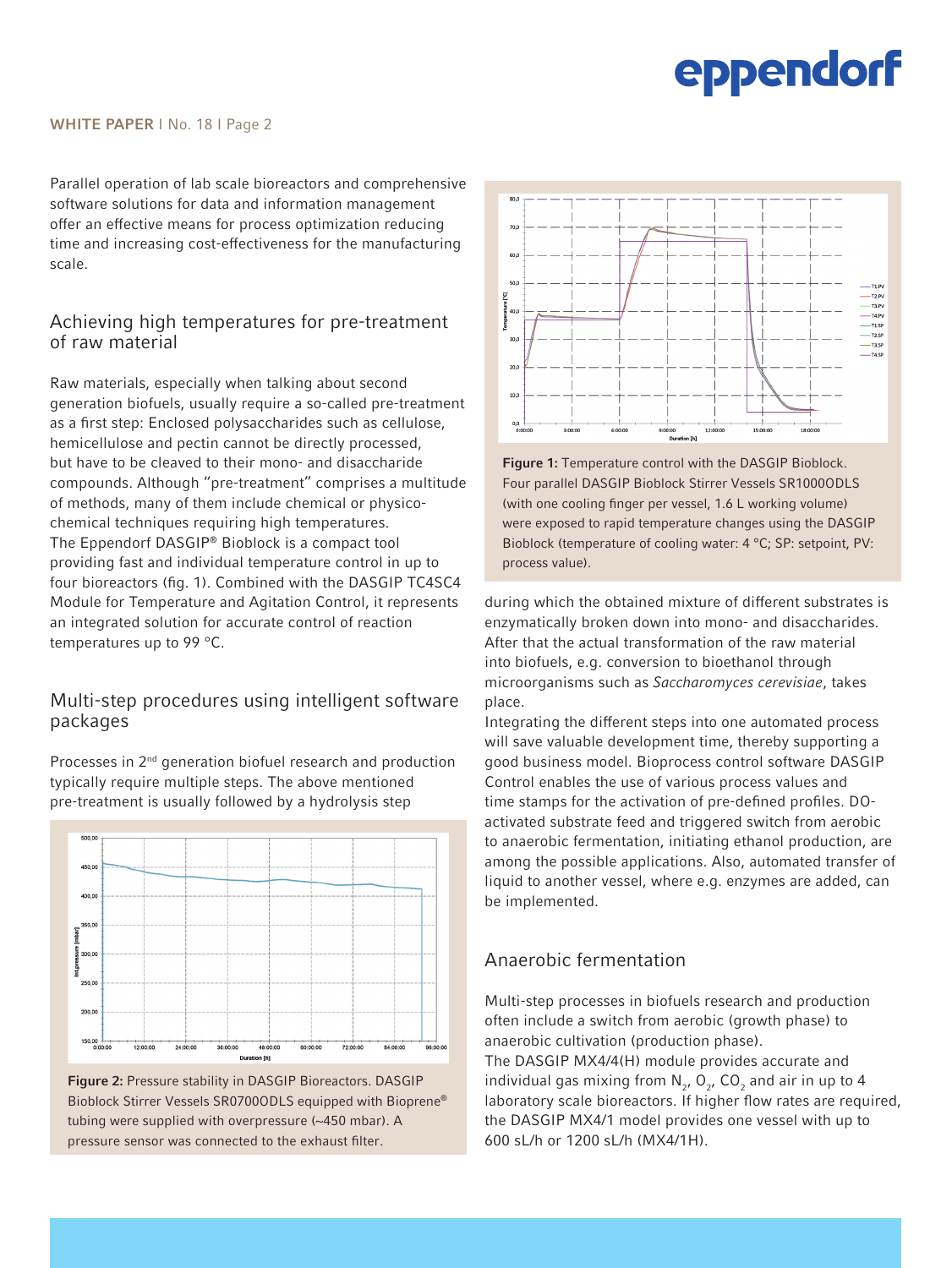Optional pressure sensors at the outputs allow safe operation of glass bioreactors with all gassing modules.

Vessels preventing uncontrolled gas exchange with the environment are essential for biofuel development, e.g. to maintain strictly anaerobic conditions. DASGIP bioreactors can be equipped with silicon tubing as well as Bioprene tubing. In leakage tests lasting 96 hours gas tightness of vessels with Bioprene tubing was maintained (pressure loss <12 mbar/24 h, fig. 2).

### Precisely controlled pH and redox values

In anaerobic metabolism of microorganisms a negative redox potential is essential for specific enzyme activities. As even small changes in pH can influence the redox potential, both parameters must be closely monitored and controlled. With the Eppendorf DASGIP PH4RD4(L), DASGIP PH8RD8 and DASGIP PH4PO4RD4L users can measure redox potential and pH individually in 4 or 8 parallel operated bioreactors. Addition of acid, base or reducing agents with the DASGIP MP8 and MP4 Multi Pump Modules automatically adjusts pH and redox values to the given setpoints.

Users can combine these features with further options such as level/anti foam control ("L"), exhaust analysis (DASGIP GA4 Module), and optical density monitoring (DASGIP OD4). All modules are suitable for supporting working volumes from 60 mL up to pilot scale.

#### Process optimization with Design of Experiments

Finding the right strain, enzymes and process conditions for optimum product yields can be a time-intensive and costly challenge requiring multiple experiments.

The parallel nature of the DASGIP System provides an effective way of process optimization saving time and resources: 4, 8, and more bioreactors are operated at the same time, including parallel sensor calibration, an intuitive user interface as well as integrated recipe management and report generation. OPC communication enables implementation of solutions facilitating process development in line with industry-standard guidelines such as PAT and QbD.

Design of Experiments (DoE) is a structured approach for development and optimization of processes. Compared to the One-factor-at-a-time method it offers a reliable and

reasonable way to determine a proper design space for the production process. As part of the Eppendorf DASware® software suite, DASware design was developed to apply DoE concepts to bioprocesses. It comes with a full factorial DoE Builder and also allows for automated import of DoE designs from most powerful 3rd party DoE statistical tools like JMP® and others. Parallel recipes incorporating the DoE factor variations (e.g. pH, temperature or feedrates) are automatically implemented.

## Integration of 3rd party analyzers

Research and process development approaches often include storage and analysis of externally measured data such as HPLC, mass spectrometry (MS) and nutrient analyzers. Calculation of associated fermentation parameters can be time-consuming and labor-intensive.

The Eppendorf software DASware analyze was designed for seamless integration of such laboratory devices into the bioreactor control system. In an isobutanol production process, combination of a parallel bioreactor system with online mass spectrometry allowed for real-time calculation of key process parameters from combined fermentation and exhaust MS data [4]. Charting of process data as well as user-editable recipes streamlined the workflow. Data-driven control decisions enabled automation of the bioprocess. The integration of nutrient analyzers (e.g. Cedex® Bio, Nova BioProfile®, YSI®) allows real-time monitoring of e.g. glucose consumption or ethanol production including direct feedback control.



Figure 3: Cultivation of the alga *Dunaliella tertiolecta*. Algae were exposed to constant illumination and day/night cycles, respectively (light intensity [μmol photons/s]). Dissolved Oxygen Concentration [%], Inlet Gas Flow Rate [sL/h] and Inlet Gas Oxygen Concentration [%] were monitored online. [5]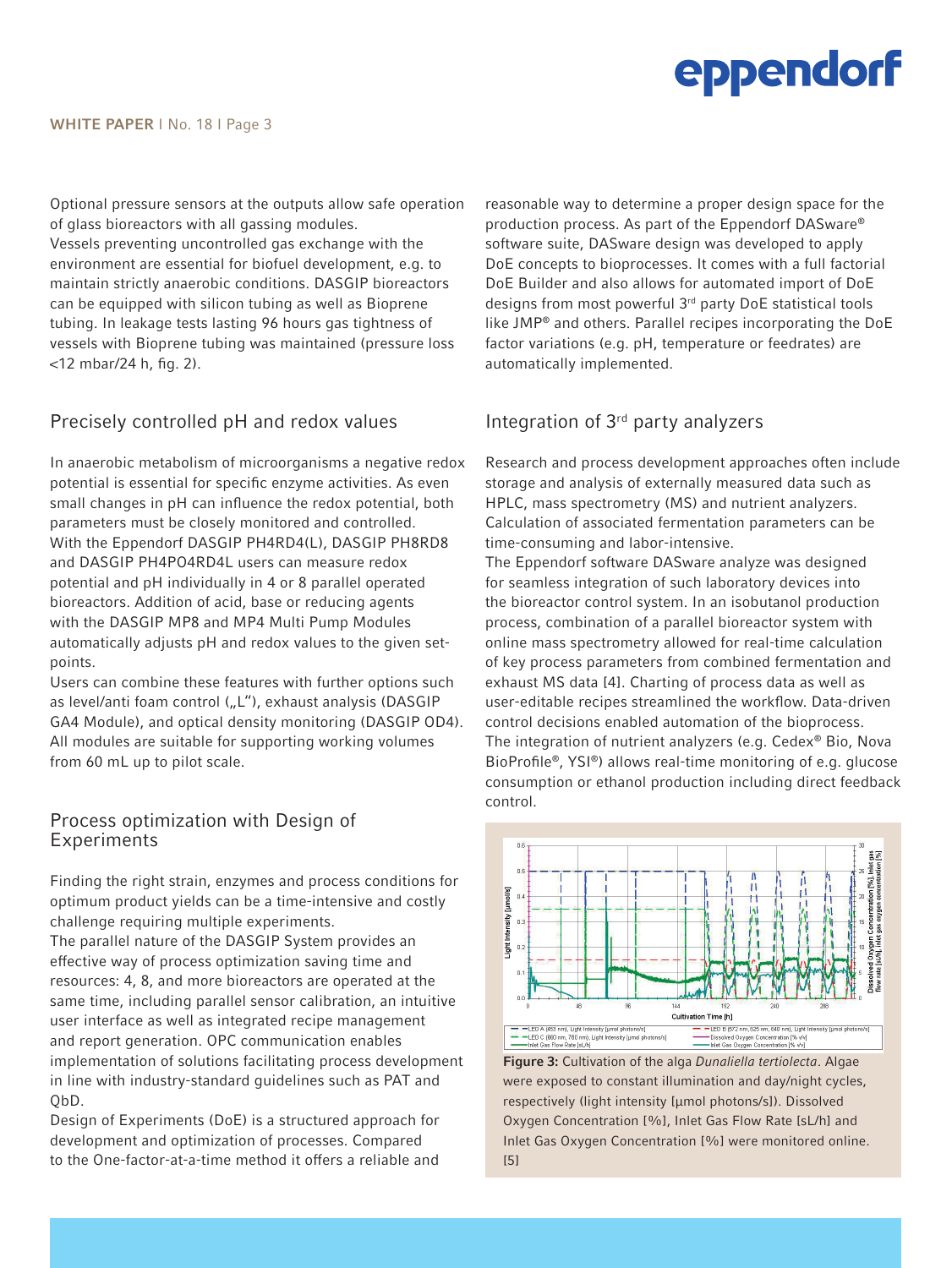DASware discover enables near real-time retrieval of runtime information from a SQL Server® database by intuitive queries. A Microsoft® Excel® report generator provides recipes, process information and event reporting.

## $3<sup>rd</sup>$  generation biofuels: cultivation of algae

Because of their high lipid content the cultivation of algae for regenerative energy applications arouses great interest and thus algae fuels are expected to contribute a big part when talking about future biofuel production. In order to make algae fuels commercially viable, however, further research must be carried on to increase and optimize production quantities. Evaluating the optimum growth parameters for high product concentrations is both essential and challenging.

DASGIP PhotoBioreactors have been proven effective for the cultivation of various photosynthetic organisms such as the green alga *Dunaliella tertiolecta* [5]. Light emission of integrated LED devices is adjusted to the specific needs of phototrophic organisms, resembling the absorption

wavelengths of relevant chlorophyll variants. In combination with the DASGIP PBR4 Module different light spectra and light intensities can be controlled. Day/night cycles can be programmed and optimized to the culture's specific requirements (fig. 3). The DASGIP GA4 Exhaust Analyzer enables precise measurement of CO<sub>2</sub> consumption and O<sub>2</sub> production.

## Summary

Eppendorf DASGIP Parallel Bioreactor Systems address the specific demands of biofuel research and development covering various applications such as aerobic and anaerobic fermentation and cultivation of phototrophic organisms. With these systems, processes can be carried out under the absence of oxygen and through independent monitoring of pH and redox potential as well as safe and flexible gassing. Advanced data and information management software, integration of 3<sup>rd</sup> party analyzers, and DoE support customers in streamlining their process optimization efforts and reducing development costs.

### References

[1] EU, Directive 2009/28/EC of the European Parliament and of the Council of April 2009 on the promotion of the use of energy from renewable sources and amending and subsequently repealing Directives 2001/77/EC and 2003/30/EC; http://eur-lex.europa.eu/

[2] Nigam PS, Singh A. Production of liquid biofuels from renewable resources. *Prog. Energy Combust. Sci.* 2011; 37:52-68

[3] Sims R, Mabee W, Saddler JN, Taylor M. An overview of second generation biofuel technologies. *Bioresour. Technol.* 2010; 10:1570-1580

[4] Glenn J, Huether CM. Isobutanol from Renewable Feedstock - Process Optimization by Integration of Mass Spectrometry to two 8-fold DASGIP Parallel Bioreactor Systems. Eppendorf Application Note 295; www.eppendorf.com

[5] Grolms M, Huether CM, Kleebank S, Bradley R, Ong T, O'Brien J, Hamel J-F. Novel LED-Based Light Source for Cultivation of Phototrophic Organisms in a Stirred-Tank Bioreactor. Poster presented at the 33<sup>rd</sup> Symposium on Biotechnology for Fuels and Chemicals of the Society for Industrial Microbiology (Seattle, WA, USA) 2011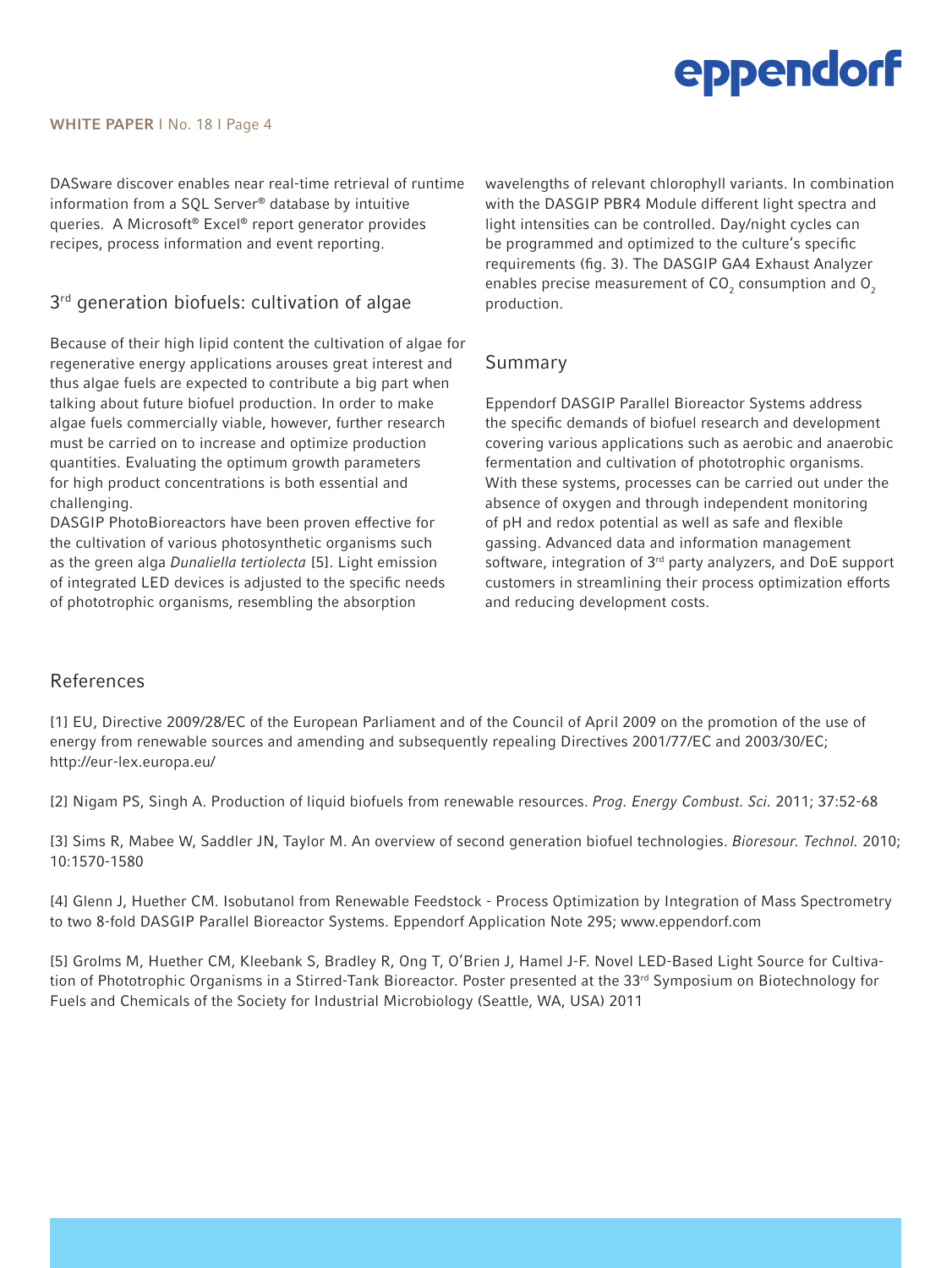#### WHITE PAPER | No. 18 | Page 5

| Ordering information                                                                                                    |              |
|-------------------------------------------------------------------------------------------------------------------------|--------------|
| Description                                                                                                             | Order no.    |
| DASGIP® Parallel Bioreactor System for Microbial Applications*, max. 250 sL/h gassing                                   |              |
| 4-fold system with Bioblock                                                                                             | 76DG04MBBB   |
| 8-fold system with Bioblock                                                                                             | 76DG08MBBB   |
| DASGIP® Bioblock Stirrer Vessels, Rushton-type impeller, L-Sparger, overhead drive, Bioblock                            |              |
| 200 mL - 1 L (SR07000DLS)                                                                                               | 76SR0700ODLS |
| 500 mL - 1.5 L (SR1000ODLS)                                                                                             | 76SR1000ODLS |
| 400 mL - 2.0 L (SR1500ODLS)                                                                                             | 76SR1500ODLS |
| DASGIP® PhotoBioreactor, pitched blade impeller, dip tube, overhead drive, 700 mL - 2.7 L (DR03P)                       | 76DR03P      |
| DASGIP® Control System, incl. PC, OS, DASGIP® Control and licenses                                                      |              |
| for 4 vessels                                                                                                           | 76DGCS4      |
| for 8 vessels                                                                                                           | 76DGCS8      |
| DASware® analyze, OPC client professional incl. 1x tunneller lic. (OPC DA e.g. for ext. analyzer with autosampler)      |              |
| for 4 vessels                                                                                                           | 76DWANA4P    |
| for 8 vessels                                                                                                           | 76DWANA8P    |
| DASware® design, license for 1 vessel (DoE and local information management)                                            | 76DWDOE      |
| DASware® discover                                                                                                       |              |
| client-license for 1 vessel (SQL Server® based information management)                                                  | 76DWDIS      |
| information management server (PC hardware, OS software and server license)                                             | 76DWDISPC    |
| server-license (SQL Server® based information management)                                                               | 76DWDISS     |
| DASGIP® Bioblock, for 4 vessels (4-position heating/cooling block, max. temp. 99°C)                                     | 76DGTBLOCK   |
| DASGIP® TC4SC4 Temperature and Agitation Control Module, for 4 vessels, w/o sensors, for Bioblock (TC4SC4B)             | 76DGTC4SC4B  |
| DASGIP® MX4/4 Gas Mixing Module, for 4 vessels, mass flow controller                                                    |              |
| $0.1 - 50$ sL/h, $0.1 - 40$ sL/h CO <sub>2</sub>                                                                        | 76DGMX44     |
| $0.5 - 250$ sL/h, $0.5 - 150$ sL/h CO <sub>2</sub> (MX4/4H)                                                             | 76DGMX44H    |
| <b>DASGIP® MX4/1 Gas Mixing Module, for 4 vessels (4x MX4/1), mass flow controller</b>                                  |              |
| $20 - 600$ sL/h                                                                                                         | 76DGMX41     |
| 40 - 1200 sL/h (MX4/1H)                                                                                                 | 76DGMX41H    |
| <b>DASGIP® PH4RD4 Monitoring Module, for 4 vessels w/o sensors, pH and redox</b>                                        | 76DGPH4RD4   |
| DASGIP® PH4RD4 Monitoring Module, for 4 vessels, w/o sensors, pH and redox, with level/anti foam option (PH4RD4L)       | 76DGPH4RD4L  |
| DASGIP® PH8RD8 Monitoring Module, for 8 vessels w/o sensors, pH and redox                                               | 76DGPH8RD8   |
| DASGIP® PH4PO4RD4L Monitoring Module, for 4 vessels, w/o sensors, pH, DO and redox with level/anti foam option          | 76DGPH-      |
| (PH4PO4RD4L)                                                                                                            | 4PO4RDL      |
| DASGIP® MP8 Feeding Module, for 8 feeds, w/o feed lines and reservoir bottles                                           | 76DGMP8      |
| DASGIP® MP4 Feeding Module, for 4 feeds, w/o feed lines and reservoir bottles                                           | 76DGMP4      |
| DASGIP <sup>®</sup> GA4 Exhaust Analyzing Module, incl. accessories for 4 vessels                                       |              |
| $0, 1 - 50$ %, $CO, 0 - 25$ %                                                                                           | 76DGGA4      |
| $0, 0 - 100$ %, CO, $0 - 25$ % (GA4E)                                                                                   | 76DGGA4E     |
| DASGIP <sup>®</sup> Optical Density Measurement, for 4 vessels, incl. transmitter and cables, w/o sensors               | 76DG0D4      |
| DASGIP <sup>®</sup> PhotoBioreactor Illumination Module, for 4 vessels, w/o LED Illumination Devices                    | 76DGPBR4     |
| DASGIP® PhotoBioreactor LED Illumination Devices, for 1 vessel, 220 mm, type S (4 sticks w/ 453/572/625/640/660/780 nm) | 76DGLED220S  |

\* DASGIP® Parallel Bioreactor Systems are configured to meet individual customer requirements. The systems shown are example configurations. Please contact us for more information.